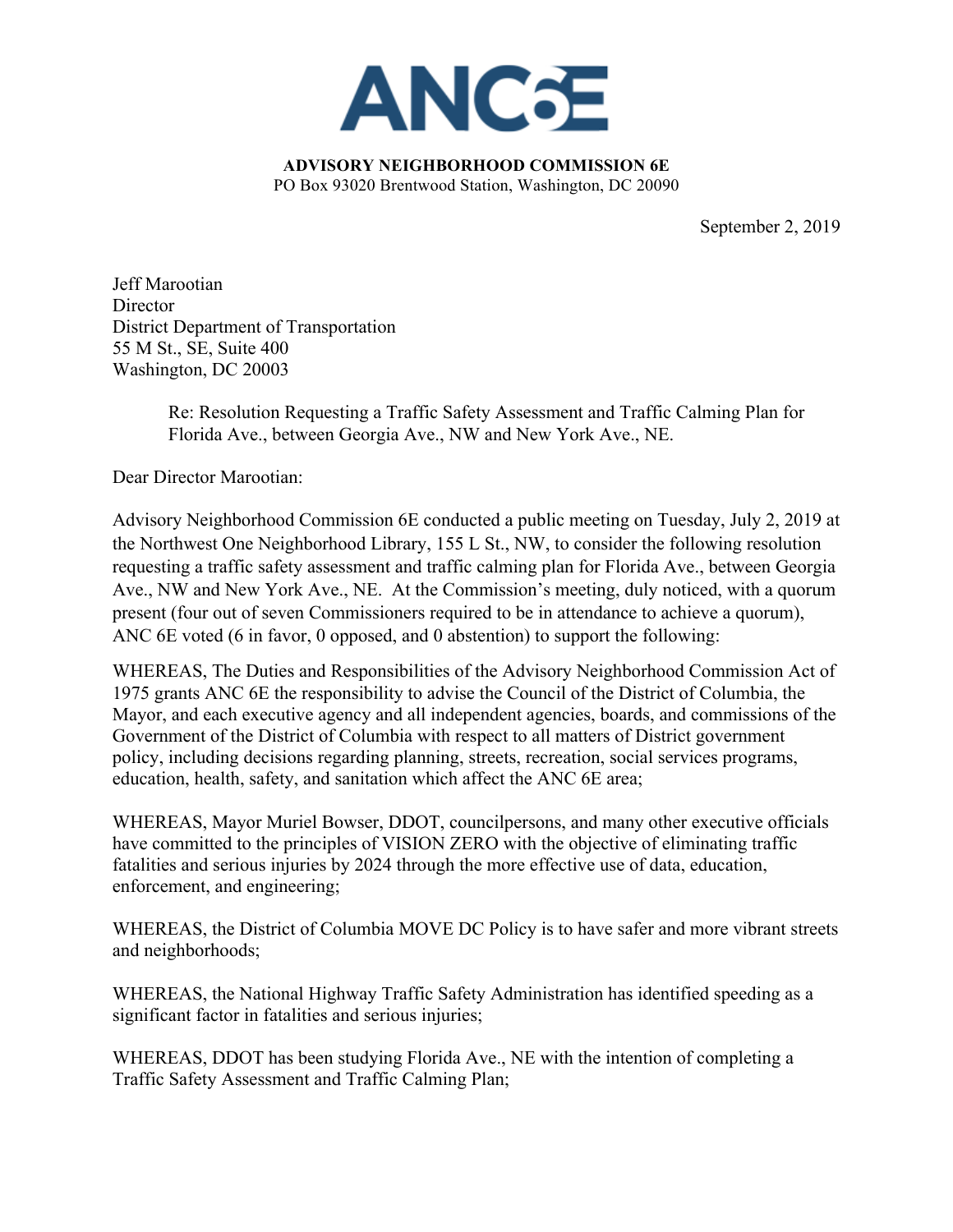WHEREAS, ANC 6E is bordered by Florida Ave., NW from that avenue's intersection with T St. to that avenue's intersection with New Jersey Ave., but whose constituents' access to NW and NE neighborhoods is limited by the current use/configuration of the totality of Florida Ave.;

WHEREAS, Florida Ave., NW now links many vibrant neighborhoods in NW Washington (Shaw, LeDroit Park, Truxton Circle, Bloomingdale, Eckington), and through the same Ave., to many vibrant neighborhoods in NE Washington (Union Market, Gallaudet, North Capitol Hill, Trinidad, H Street);

WHEREAS, residents of the District want to recover their major avenue's as corridors for all forms of transportation including vehicles, bicycles, scooters and foot traffic;

WHEREAS, residents of the above-mentioned neighborhoods feel that Florida Ave., NW functions too much as a feeder to extra-District highways, and too little as a District Ave., for residents;

WHEREAS, in recent years, there have been both pedestrian and bicycle fatalities along Florida Ave., NW;

WHEREAS, Florida Ave., NW has become a significant commercial corridor with numerous small businesses, restaurants, and bars, all increasing both foot and bicycle traffic;

WHEREAS, there are many complex intersections (e.g. New Jersey-Rhode Island-Florida, Florida-North Capital, Florida-Eckington-New York) and vehicles race through these intersections to avoid traffic lights;

WHEREAS, intra-block pedestrian crosswalks are routinely ignored by vehicle drivers, in particular the blocks immediately east of the intersection of Florida Ave., NW and Georgia Ave., NW, despite attempts by DDOT to mark these with standing flexible bollards;

WHEREAS, south-bound vehicles which turn from Georgia Ave., on to Florida Ave., NW heading eastward drive at high speeds through a congested area of small businesses, and where pedestrians have been struck;

WHEREAS, the ANC 6E Transportation Advisory Committee at its public meeting May 28, 2019, voted to recommend that ANC 6E pass a resolution to request that DDOT conduct a Traffic Safety Assessment and Traffic Calming Plan for Florida Ave., NW between Georgia Ave., and New York Ave.

THEREFORE, BE IT RESOLVED that ANC 6E requests that DDOT conduct a Traffic Safety Assessment and Traffic Calming Plan for Florida Ave., between Georgia Ave., NW and New York Ave., NE with the intent that Florida Ave., function as a safe and efficient corridor linking all its neighborhoods by vehicular, bicycle, scooter, and pedestrian modes of transportation.

BE IT FURTHER RESOLVED that all means of reforming Florida Ave., NW be considered including, but not limited to: protected bicycle lanes, wider sidewalks, raised pedestrian crossings, turn hardening, and curb extensions at pedestrian crosswalks.